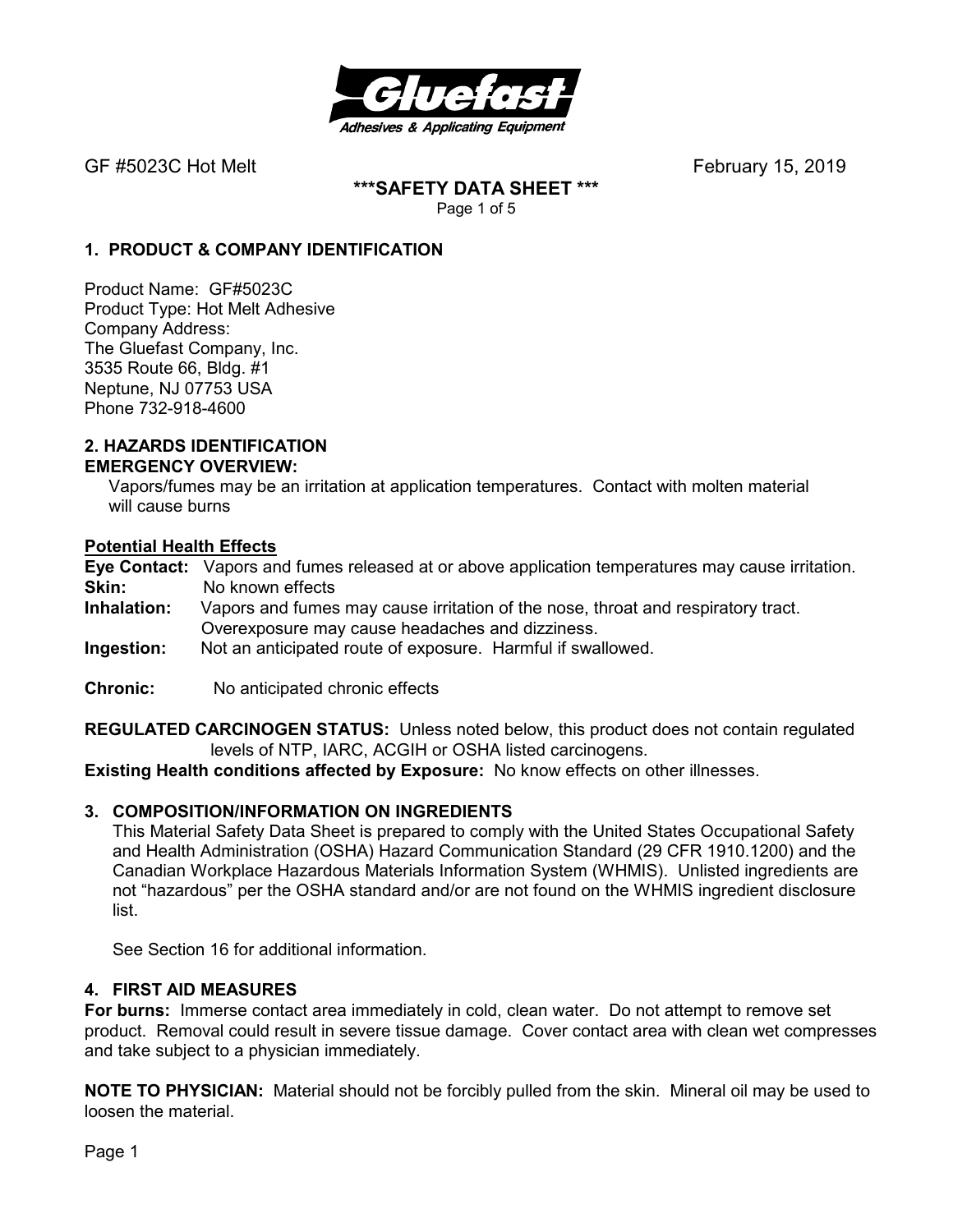

## **\*\*\*SAFETY DATA SHEET \*\*\***

Page 2 of 5

**If vapors inhaled:** Remove subject to fresh air. If breathing is difficult, give oxygen. If not breathing, give artificial respiration. Call a physician if symptoms persist.

**If Ingested:** If person can swallow, give one glass of water or milk. Do not induce vomiting. Get immediate medical attention. Never give anything by mouth to an unconscious person.

## **5. FIRE FIGHTING MEASURES**

 **Flash point/method:** Greater than 400 degrees F / Cleveland (204°C)

 **Upper Explosive Limit/Lower Explosive Limit:** Not Applicable

 **Auto-ignition Temperature:** Not Applicable

 **Appropriate Extinguishers:** Carbon dioxide, dry chemical, chemical foam, or water fog. Using a direct, straight water stream may tend to spread a fire.

 **Special Fire Fighting Procedures:** Avoid using direct straight water stream on molten material to reduce splattering and spreading of the fire.

 **Unusual Fire and Explosion Hazards:** None known.

 **Hazardous Combustion product:** Incomplete combustion can yield low molecular weight hydrocarbons, carbon monoxide.

## **6. ACCIDENTAL RELEASE MEASURES**

 **Spill or leak procedures:** Allow to solidify at room temperature, scrape up and place in disposal container.

## **7. HANDLING AND STORAGE**

Consult the Technical Data Sheet for specific storage instructions.

## **8. EXPOSURE CONTROLS/PERSONAL PROTECTION**

**Eye protection:** Wear safety glasses to reduce the potential for eye contact; a face shield is appropriate if splashing is likely. Have eyewashes available where eye contact can occur.

**Skin protection:** At elevated temperatures prevent contact by wearing thermally protective gloves and a long sleeved shirt. Provide a cold water source for burn treatment.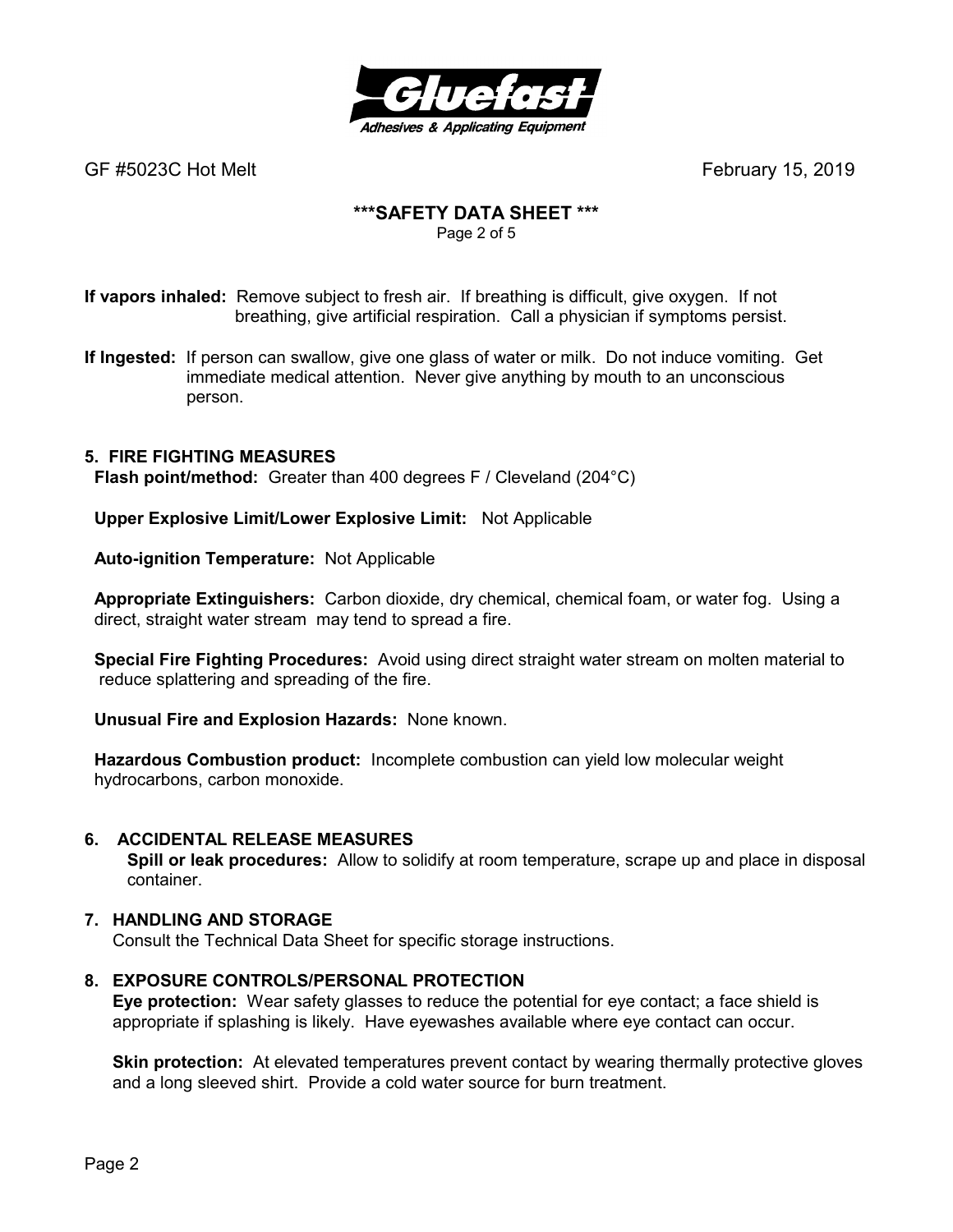

## **\*\*\*SAFETY DATA SHEET \*\*\***  Page 3 of 5

**Respiratory Protection:** Not normally required.Use NIOSH/MSHA approved respirator if conditions warrant.

**Ventilation:** Hot melts should be used with good ventilation. At the application temperature use of local exhaust over the pre-melting reservoir is encouraged.

## **9. PHYSICAL AND CHEMICAL PROPERTIES**

| <u>TITUVAL AND VIILINIVAL I INDI LINTILU</u> |                                                                                                                                                                                                                                                                     |
|----------------------------------------------|---------------------------------------------------------------------------------------------------------------------------------------------------------------------------------------------------------------------------------------------------------------------|
| <b>Physical state:</b>                       | Solid (as supplied)                                                                                                                                                                                                                                                 |
| Color:                                       | White                                                                                                                                                                                                                                                               |
| Odor:                                        | Slight Odor                                                                                                                                                                                                                                                         |
| <b>Specific gravity:</b>                     | Not established                                                                                                                                                                                                                                                     |
| % Solids by Weight                           | 100 %                                                                                                                                                                                                                                                               |
| pH:                                          | Not applicable (as supplied)                                                                                                                                                                                                                                        |
| <b>Boiling Range:</b>                        | Not applicable (as supplied)                                                                                                                                                                                                                                        |
| <b>Melting Point:</b>                        | 175-180°F                                                                                                                                                                                                                                                           |
| <b>Vapor Pressure:</b>                       | Not established                                                                                                                                                                                                                                                     |
| Vapor density:                               | Not applicable                                                                                                                                                                                                                                                      |
| <b>Evaporation rate:</b>                     | Not applicable                                                                                                                                                                                                                                                      |
| <b>Water/Oil Partition coefficient</b>       | Not established                                                                                                                                                                                                                                                     |
| <b>VOC content:</b>                          | No levels of volatile organic compound emissions are<br>expected at ambient temperature and pressure. Low<br>molecular weight hydrocarbons may be emitted at<br>application temperature. Emissions data is best<br>developed by monitoring actual plant conditions. |
| <b>10. STABILITY AND REACTIVITY DATA</b>     |                                                                                                                                                                                                                                                                     |
| Stability:                                   | <b>Stable</b>                                                                                                                                                                                                                                                       |
| Incompatibility                              | Not established                                                                                                                                                                                                                                                     |
| <b>Hazardous Decomposition:</b>              | Not established                                                                                                                                                                                                                                                     |
| <b>Hazardous Polymerization:</b>             | Will not occur.                                                                                                                                                                                                                                                     |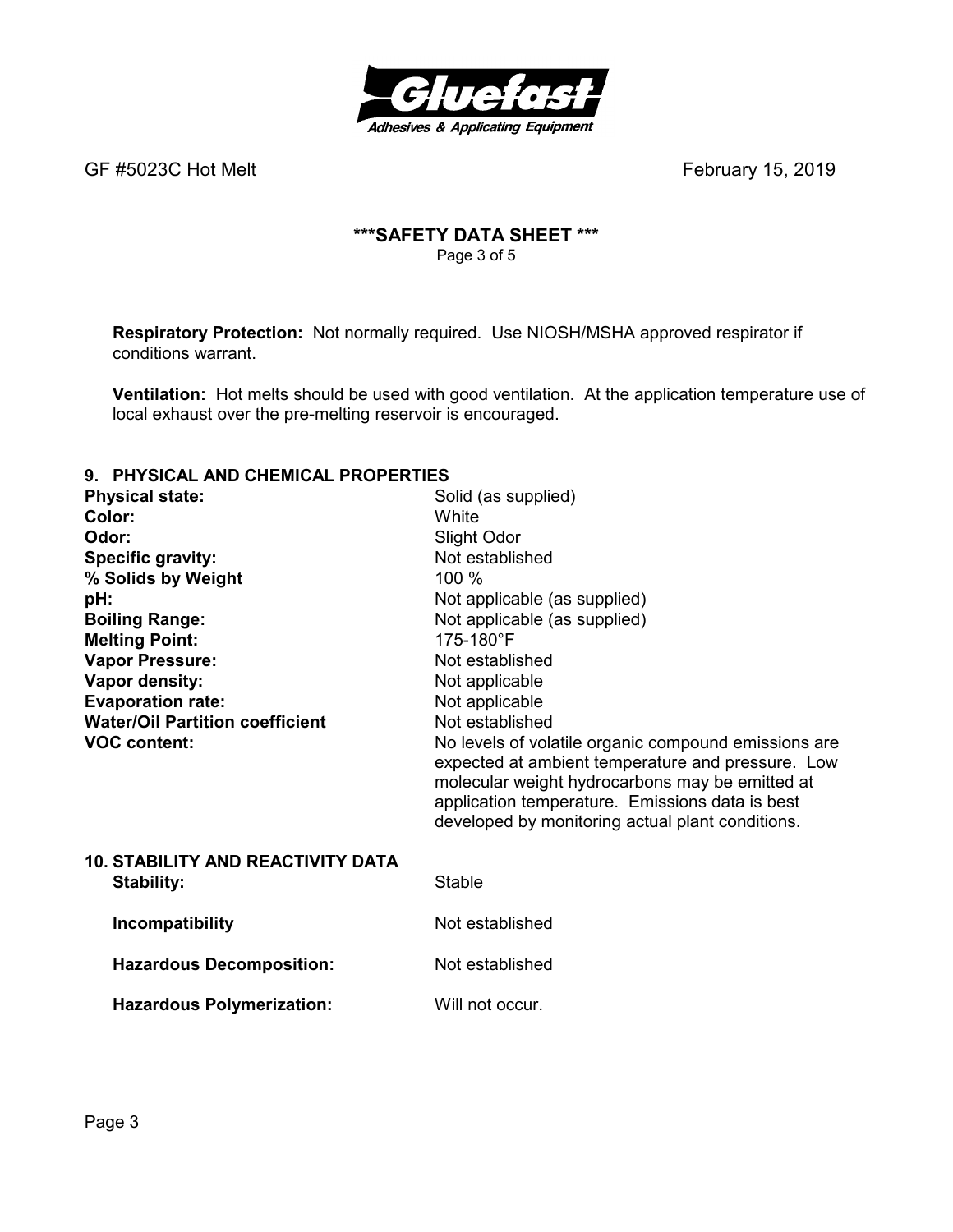

## **\*\*\*SAFETY DATA SHEET \*\*\***  Page 4 of 5

#### **11. TOXICOLOGICAL INFORMATION**  No data available

## **12. ECOLOGICAL INFORMATION**

No data available

## **13. DISPOSAL CONSIDERATIONS**

**To the best of our knowledge, this product does not meet the definition of hazardous waste under the U.S. EPA Hazardous Waste Regulation 40 CFR 261. Dispose of in an approved landfill. Consult your state, local or provincial authorities and your local waste vendor for more restrictive requirements.** 

## **14. TRANSPORT INFORMATION**

UNITED STATES DEPARTMENT OF TRANSPORTATION (DOT)

Dot Proper Shipping Name: NOT REGULATED

 It is our opinion that the information provided here may be used to transport this product in compliance with Canadian Transportation of Dangerous Goods.